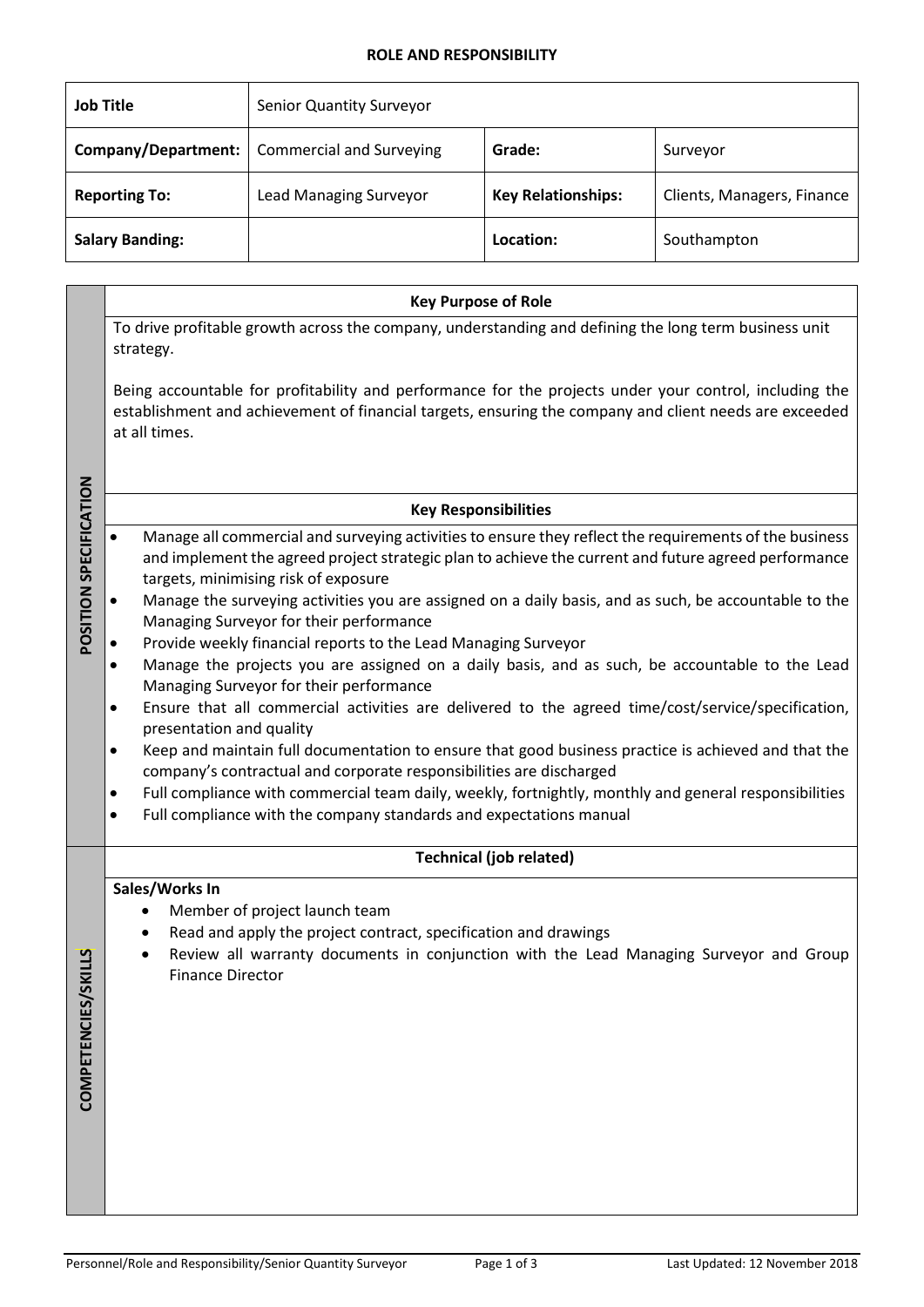#### **Behavioural (person related)**

# **Staff/People Management**

- Pro-actively lead
- Act as a role model
- Lead change
- Provide a drive for improvement
- Exhibit appropriate behaviours; show:
	- o Support for individuals
	- o Commitment to the success of the company
	- o Passion for customer service
	- o Respect and trust
	- o Balance and consistency
- Seek and act on feedback about personal styles and actions
- Improve management and leadership as a result of feedback

## **Manage Individuals**

- Set goals and targets
- Proactively manage individual performance day to day
- Regular reviews of performance
- Regular and appropriate praise and recognition of individuals
- Regular and appropriate feedback
- Deal with underperformance issues immediately

### **Manage the Team**

- Establish clear and concise plans for the project team
- Encourage contribution to plans and activities
- Actively seek ideas for change and improvement
- Involve the project team in producing plans
- Plan and manage change effectively
- Regular project team meetings to review effectiveness of the project team
- Resolve conflicts and tension
- Regular reviews of progress against plan
- Provide feedback of results of ideas
- Seek opportunities to delegate, give responsibility and empower people

## **Manage Learning and Development including Personal Coaching**

- Develop plans for the project teams and individual learning needs
- Action plans and ensure learning and development needs are met
- Monitor and report progress to the project team and company
- Evaluate impact of learning and development activities on individuals and the project teams
- Take action to improve learning and development as result of evaluation
- Take opportunities to personally coach individuals and the project/surveying team

## **Monitoring**

- Attend contract control management meetings with the project team
- Undertake financial report presentations for work in progress in conjunction with the Lead Managing Surveyor, Operations Director, Managing Director and Group Finance Director
- Undertake weekly surveying meetings with the Site Managers and Project Managers
- Ensure our company's commercial position is always maintained